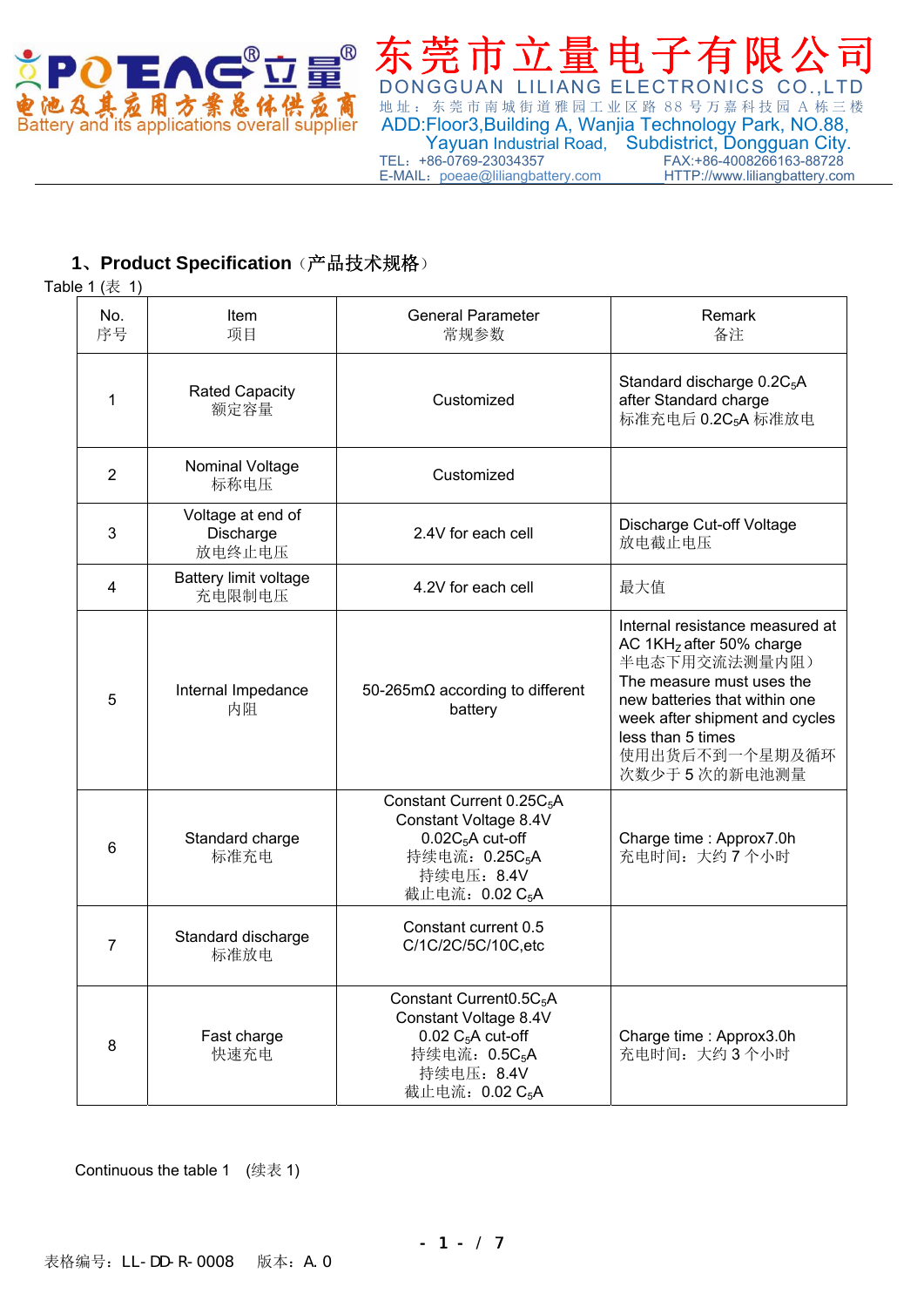

 ADD:Floor3,Building A, Wanjia Technology Park, NO.88, Yayuan Industrial Road, Subdistrict, Dongguan City.<br>TEL: +86-0769-23034357 FAX:+86-4008266163-88728 E-MAIL: poeae@liliangbattery.com

DONGGUAN LILIANG ELECTRONICS CO.,LTD

FAX:+86-4008266163-88728<br>HTTP://www.liliangbattery.com

| No.<br>(序号) | Item<br>(项目)                                              | <b>General Parameter</b><br>(常规参数)                | Remark<br>(备注)                                  |
|-------------|-----------------------------------------------------------|---------------------------------------------------|-------------------------------------------------|
| 9           | Maximum Continuous<br><b>Charge Current</b><br>最大充电持续电流   | 1C/3C/5C/10C/25C, etc                             |                                                 |
| 10          | <b>MaximumContinuous</b><br>Discharge Current<br>最大放电持续电流 | 1C <sub>5</sub> A                                 |                                                 |
| 11          | Peak current<br>峰值电流                                      | According to different battery                    |                                                 |
| 12          | <b>Operation Temperature</b><br>Range                     | Charge 充电: 0~45℃                                  | $60+25%$ R.H.<br><b>Bare Cell</b><br>单体电池储存湿度范围 |
|             | 工作温度范围                                                    | Discharge 放电: -20~60℃                             |                                                 |
|             |                                                           | Less than 1 months -20~60 $°C$<br>小于 1 月: -20~60℃ | 60±15%R.H.                                      |
| 13          | Storage Temperature<br>储存温度                               | less than 6 months: $-20-30$ °C<br>小于6个月: -20~30℃ | at the shipment state<br>出货状态时的湿度范围             |
|             |                                                           | Charge quantity50%~60%<br>荷电量 50%~60%             |                                                 |
| 14          | Battery cell model<br>电芯型号                                | Customized                                        |                                                 |

# **2**、**Mechanical characteristics and Safety Test**(安全测试及机械特性)

| Table $2$ $(\bar{\bar{\mathcal{R}}} 2)$ |                               |                                                                                                                                                                                                                                                                                                                                                                                                       | Mechanical characteristics          |
|-----------------------------------------|-------------------------------|-------------------------------------------------------------------------------------------------------------------------------------------------------------------------------------------------------------------------------------------------------------------------------------------------------------------------------------------------------------------------------------------------------|-------------------------------------|
| No.                                     | Items                         | <b>Test Method and Condition</b>                                                                                                                                                                                                                                                                                                                                                                      | Criteria                            |
| 序号                                      | 项目                            | 测试方法及条件                                                                                                                                                                                                                                                                                                                                                                                               | 标准                                  |
|                                         | <b>Vibration Test</b><br>振动测试 | After standard charging, fixed the cell to vibration<br>table and subjected to vibration cycling that the<br>frequency is to be varied at the rate of 1Hz per<br>minute between 10Hz an 55Hz, the excursion of the<br>vibration is 1.6mm. The cell shall be vibrated for 30<br>minutes per axis of XYZ axes.<br>将标准充电后的电芯固定在振动台上, 沿 X、Y、Z 三个方<br>向各振动 30 分钟, 振幅 1.6mm, 振动频率为 10Hz~55Hz,<br>每分钟变化 1Hz。 | No leakage<br>无泄漏<br>No fire<br>不起火 |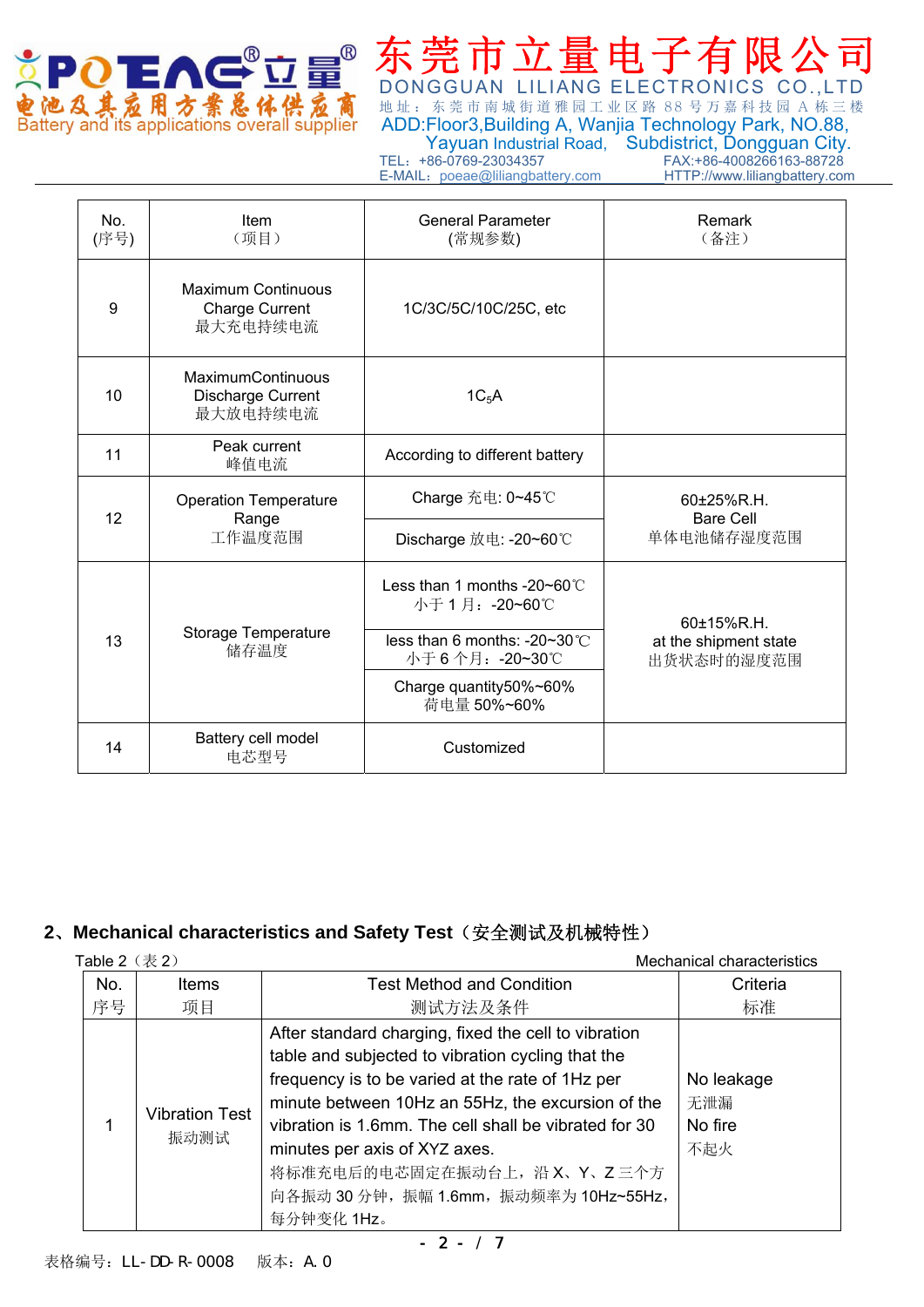

DONGGUAN LILIANG ELECTRONICS CO.,LTD **电池及其应用方紫总体供应商**地址:东莞市南城街道雅园工业区路 88 号万嘉科技园 A 栋三楼<br>Battery and its applications overall supplier ADD:Floor3,Building A, Wanjia Technology Park, NO.88, ADD:Floor3,Building A, Wanjia Technology Park, NO.88, **Example 2018** Yayuan Industrial Road, Subdistrict, Dongguan City. TEL:+86-0769-23034357 FAX:+86-4008266163-88728

E-MAIL: poeae@liliangbattery.com HTTP://www.liliangbattery.com

 $\overline{\phantom{0}}$ 

|                       | Drop Test<br>跌落测试 | The cell is to be dropped from a height of 1 meter<br>twice onto concrete ground.<br>将标准充电后的电芯从1米高度跌落至混凝土地面2次                                                                                                                                                                                                                                                      | No explosion,<br>No fire, no leakage.<br>无爆炸、无起火、无泄<br>漏 |
|-----------------------|-------------------|--------------------------------------------------------------------------------------------------------------------------------------------------------------------------------------------------------------------------------------------------------------------------------------------------------------------------------------------------------------------|----------------------------------------------------------|
| Collisions<br>3<br>碰撞 |                   | After the vibration test, according to X.Y.Z each<br>battery average three vertical pulse peak<br>acceleration, the setting for the 100m/s2, every<br>minute, $40 \sim 80$ collision frequency, pulse duration<br>16ms collision frequency $\pm$ 10 thousand.<br>振动试验结束后,将电池平均按 X.Y.Z 三个互相垂直轴<br>向上,设置脉冲峰值加速度为 100m/s2,每分钟碰撞次<br>数 40~80,脉冲持续时间 16ms,碰撞次数 1500±10. | No explosion,<br>No fire, no leakage.<br>无爆炸、无起火、无<br>泄漏 |

#### Table  $3$   $($   $\bar{\pm}$   $3)$

 $\Gamma$ 

| No.<br>序号               | Item<br>项目               | <b>Battery</b><br>Condition<br>电池要求                     | <b>Test Method</b><br>测试方法                                                                                                                                                                                                                                                                                                                                                                        | Requirements<br>要求                                                                                                                       |
|-------------------------|--------------------------|---------------------------------------------------------|---------------------------------------------------------------------------------------------------------------------------------------------------------------------------------------------------------------------------------------------------------------------------------------------------------------------------------------------------------------------------------------------------|------------------------------------------------------------------------------------------------------------------------------------------|
| $\overline{\mathbf{4}}$ | Crush<br>挤压试验            | Fresh, Fully<br>charged<br>(充满电的<br>新电池)                | Crush between two flat plates. Applied force is<br>about 13kN(1.72Mpa) for 30min.<br>电池放置在两块平面金属板间, 施加 13KN<br>1.72Mpa 的作用力, 且持续保持 30 分钟                                                                                                                                                                                                                                                          | No explosion,<br>No fire<br>无起火无爆炸                                                                                                       |
| 5                       | Short<br>Circuit<br>短路试验 | Remove, oute<br>r protective<br>circuit<br>撤除外部<br>保护电路 | This test will be placed the battery electric<br>dipole in the fume hood, short-circuit the<br>anode (total resistance is not more than 50m<br>lines $\Omega$ ), monitor temperature changes, when<br>the battery is low temperature dropped to<br>about 10 degrees than peak, the end of<br>experiment.<br>本项试验将接有电热偶的电池置于通风橱中,短<br>路其正负极(线路总电阻不大于 50mΩ),监视温<br>度变化,当电池温度下降到比峰值低约10°0时,试<br>验结束. | No explosion,<br>No fire<br>The Temperature<br>of the surface of<br>the Cells are lower<br>than<br>150°C<br>无起火无爆炸<br>电池表面温度应低<br>于 150℃ |
| 6                       | Impact<br>重物冲击           | Fresh, Fully<br>charged<br>充满电<br>的新电池                  | A 56mm diameter bar is inlayed into the<br>bottom of a 10kg weight. And the weight is to<br>be dropped from a height of 1m onto a sample<br>battery and then the bar will be across the<br>center of the sample. (用一条直径为 56mm 的<br>圆棒放置在电池中央, 将一 10Kg 的重锤从 1m<br>的高度垂直落下在电池的中心位置)                                                                                                                 | No explosion,<br>No fire<br>无起火无爆炸                                                                                                       |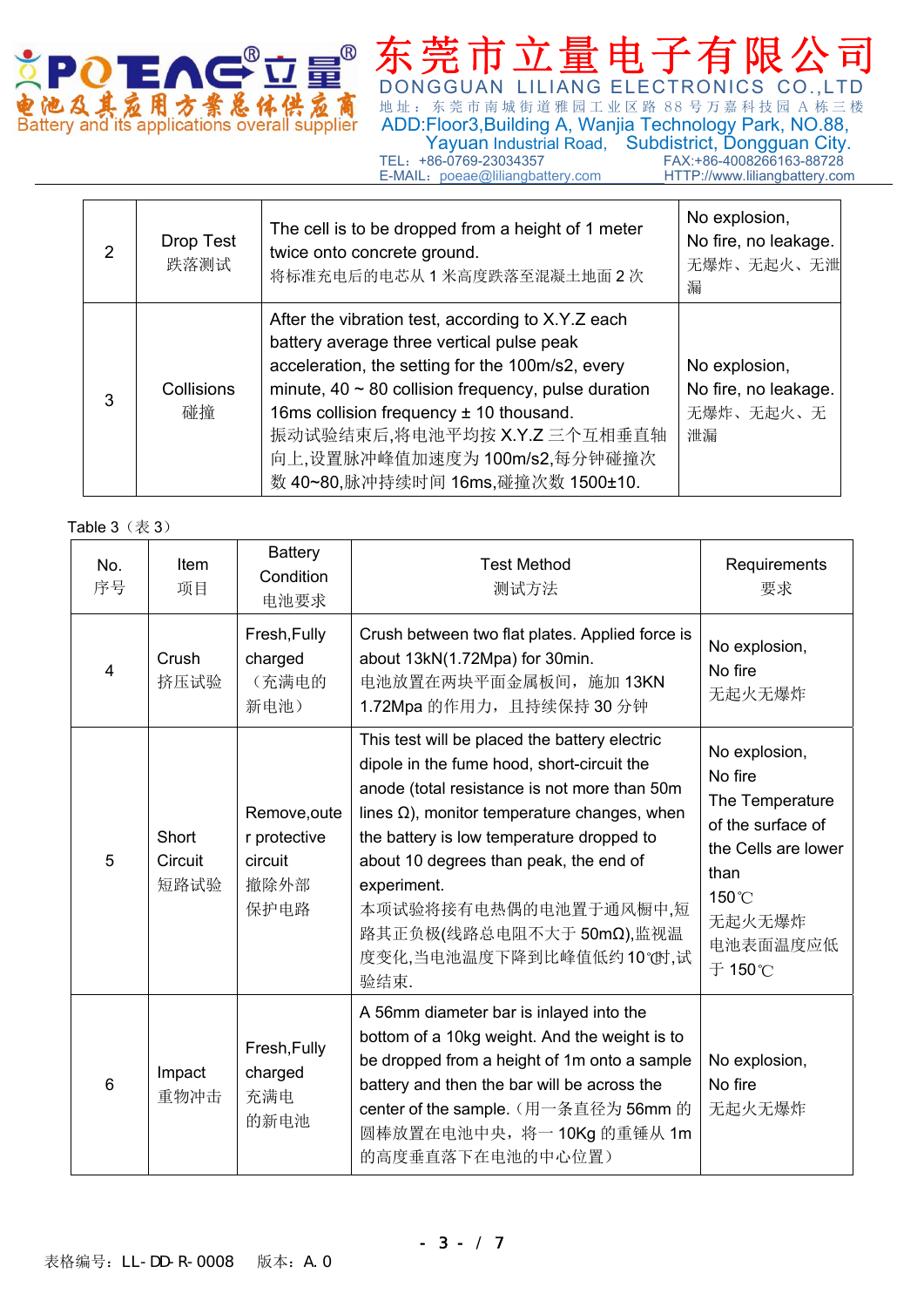

DONGGUAN LILIANG ELECTRONICS CO.,LTD **电池及其宏用方紫总体供应商**地址: 东莞市南城街道雅园工业区路 88 号万嘉科技园 A 栋三楼<br>Battery and its applications overall supplier ADD:Floor3,Building A, Wanjia Technology Park, NO.88, ADD:Floor3,Building A, Wanjia Technology Park, NO.88, Yayuan Industrial Road, Subdistrict, Dongguan City.<br>TEL: +86-0769-23034357 FAX:+86-4008266163-88728 FAX:+86-4008266163-88728<br>HTTP://www.liliangbattery.com E-MAIL: poeae@liliangbattery.com

7 Thermal shock 热冲击 Fresh,Fully charged 充满电 的新电池 Batteries in hot box Temperature in 5±2℃ /min, rising to150±2℃keep 30min. 电池置于热箱中,温度以 5±2℃/min,升至 150±2℃并保持 30min. No explosion, No fire 无起火无爆炸 8 Forced **Discharg** e 过放试验 Fresh,Fully charged 充满电的新 电池 Discharge at a current of  $0.5C_5A$  for 2.5h. 以 0.5C<sub>5</sub>A 的电流放电 2.5 小时 No explosion, No fire 无起火无爆炸

#### Table  $4$   $(\frac{\pi}{6} 4)$

| No.<br>序号 | Item<br>项目                                 | <b>Battery</b><br>Condition<br>电池要求      | <b>Test Method</b><br>测试方法                                                                                                                                                                                                                                                                                                                                                                                                                                                                 | Requirements<br>要求                                        |
|-----------|--------------------------------------------|------------------------------------------|--------------------------------------------------------------------------------------------------------------------------------------------------------------------------------------------------------------------------------------------------------------------------------------------------------------------------------------------------------------------------------------------------------------------------------------------------------------------------------------------|-----------------------------------------------------------|
| 9         | High<br>temperature<br>performance<br>高温性能 | Fresh, Fully<br>charged<br>充满电的新<br>电池   | After charging Will a battery into 55±2°CIn the<br>case of high temperature 2h Batteries in<br>55±2 ° <sub>0</sub> .5C <sub>5</sub> A discharge current to the<br>termination voltage, discharge time should<br>not below 108min, Battery will in<br>environmental temperature 20±5°@lace2h<br>充电结束后. 将电池放入 55±2℃的高温箱中恒<br>温 2h, 电池在 55±2℃下 0.5C <sub>5</sub> A 电流放电至终<br>止电压, 放电时间应不低于 108min,将电池取<br>出在环境温度 20±5℃的条件下搁置 2h                                                               | No explosion,<br>No fire<br>无起火无爆炸                        |
| 10        | Low<br>temperature<br>performance<br>低温性能  | Fresh, Fully<br>charged<br>充满电的新<br>电池   | After charging, will be a battery into - $20\pm 2^{\circ}$ C<br>degrees Celsius in the box, then 16h<br>constant 24h $\sim$ 0.2 C <sub>5</sub> A with discharge<br>current to the termination voltage, discharge<br>time should not below 3h. After the<br>experiment, the battery will in environmental<br>temperature of $20 \pm 5$ ° c condition 2h aside<br>充电结束后, 将电池放入-20±2℃的低温箱中<br>恒温 16h~24h, 然后以 0.2 C <sub>5</sub> A 电流放电至终<br>止电压,放电时间应不低于3h。该试验结束后,<br>将电池取出在环境温度 20±5℃下搁置 2h | No deformation<br>and burst<br>无变形无爆炸                     |
| 11        | Charged<br>荷电保持                            | Fresh, Fully<br>charged<br>(充满电的<br>新电池) | A full battery, at ambient temperature 20<br>±5°@nder the conditions of the battery will be<br>open to 28d aside, 0.2 C <sub>5</sub> A to terminate<br>discharge current voltage,<br>标准充电结束后,在环境温度 20±5°的条件下,<br>将电池开路搁置 28d, 再以 0.2 C <sub>5</sub> A 电流进行<br>放电至终止电压.                                                                                                                                                                                                                     | the discharge<br>time not below<br>4.0 h.放电时间不<br>低于 4.0h |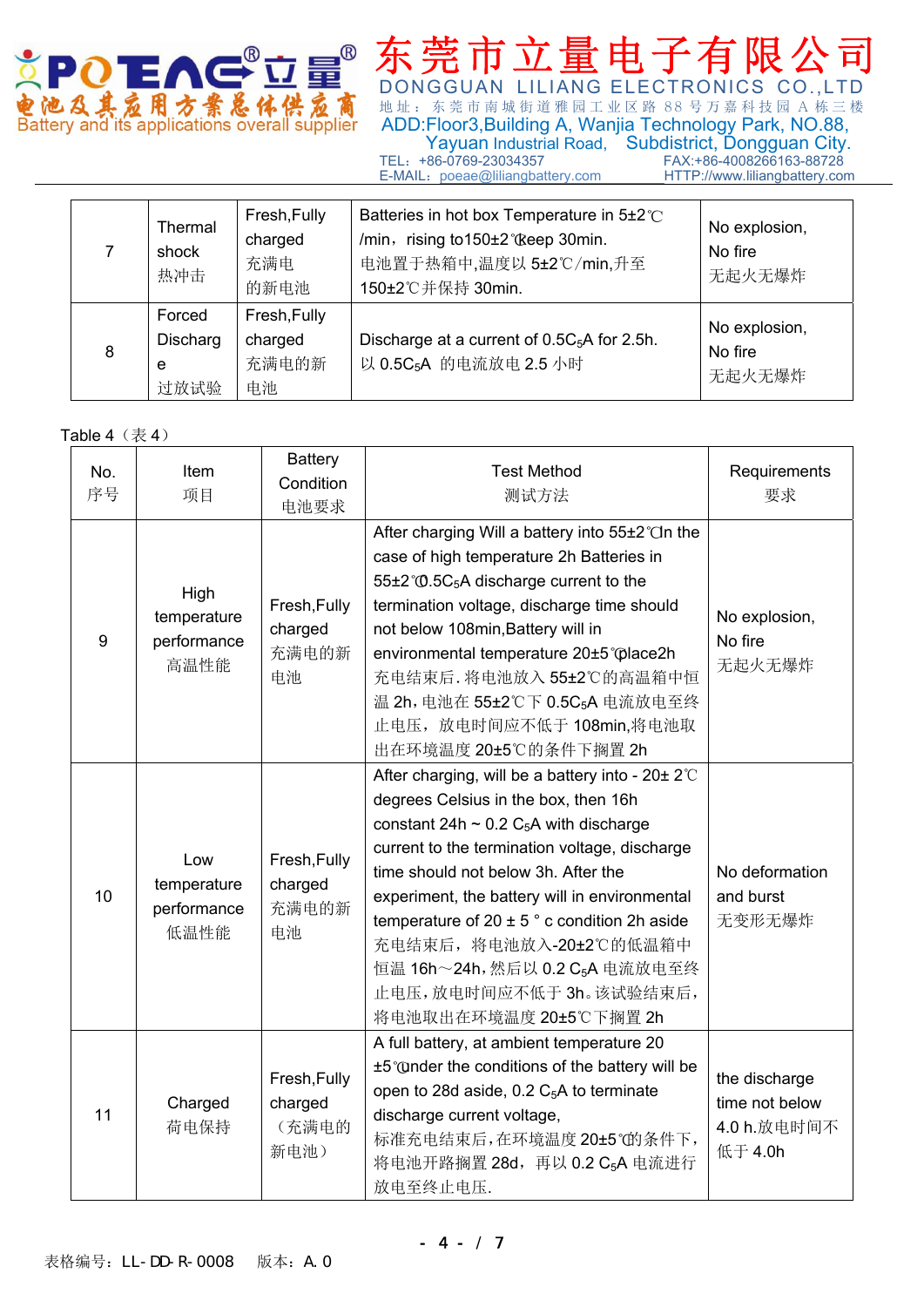

池及其为用方案总体供为商 出址: 东莞市南城街道雅园工业区路 88 号万嘉科技园 A 栋三楼 Battery and its applications overall supplier ADD:Floor3,Building A, Wanjia Technology Park, NO.88, Yayuan Industrial Road, Subdistrict, Dongguan City.<br>FAX:+86-4008266163-88728 FAX:+86-4008266163-88728<br>HTTP://www.liliangbattery.com E-MAIL: poeae@liliangbattery.com

DONGGUAN LILIANG FLECTRONICS

12 **Constant** damp performance 恒定湿热性能 Fresh,Fully charged 充满电的新 电池 Standard after the battery, Will a battery into 40±2℃, Relative humidity90~95% At constant temperature and humidity box after 48h Battery will in environmental temperature20±5℃Aside 2h, 0.5 C<sub>5</sub>A to terminate discharge current voltage, 标准充电结束后,将电池放入 40±2℃ 相对湿 度为 90~95%的恒温恒湿箱中搁置 48h 后,将 电池取出在环境温度 20±5℃的条件下搁置 2h, 再以 0.5 C<sub>5</sub>A 电流放电至终止电压. No obvious deformation, hands rust,smoke, explosion, discharge time not less than 72 min 无明显变形、锈 蚀、冒烟或爆炸; 放电时间不低于 72min

### **3**、**Handling of Cells** (电池操作注意事项)

3.1 Prohibition short circuit (禁止电池短路)

Never make short circuit cell. It generates very high current which causes heating of the cells and may cause electrolyte leakage, gassing or explosion that are very dangerous.The LI tabs may be easily short-circuited by putting them on conductive surface.Such outershort circuit may lead to heat generation and damage of the cell. An appropriate circuitry with PCB shall be employed to protect accidental short circuit of the battery pack.

避免电池短路。短路会产生很高的电流而使电池发热以及电解液泄漏,产生有毒气体或爆炸是非常危险的。 极片连接在导电物体表面很容易短路,外部短路会导致发热及损害电池。选用一个适当的保护电路可以在意 外短路时保护电池。

3.2 Mechanical shock (机械撞击)

Falling, hitting, bending, etc. may cause degradation of LI characteristics.

跌落、碰撞、弯曲等等都可能会降锂电池的性能。

### **4**、**Notice for Designing Battery Pack**(电池外壳设计注意事项)

### 4.1Pack toughness 外壳坚韧度

Battery pack should have sufficient strength and the LI cell inside should be protected from mechanical shocks.

电池外壳应该有足够的机械强度使电池免受机械撞击。

4.2 Cell fixing 电池的固定

The LI cell should be fixed to the battery pack by its large surface area. No cell movement in the battery pack should be allowed.

电池最大面积的一面应该固定在外壳上,安装后电池不能有松动。

4.3 Inside design 外壳内部设计

No sharp edge components should be insides the pack containing the LI cell.

外壳内安装电池的部位不应有锋锐边。

4.4For mishaps(针对意外事件)

Battery pack should be designed not to generate heat even when leakage occurs due to mishaps.

1) Isolate PCB (Protection Circuit Module) from leaked electrolyte as perfectly as possible.

2)Avoid narrow spacing between bare circuit patterns with different voltage. (Including around connector)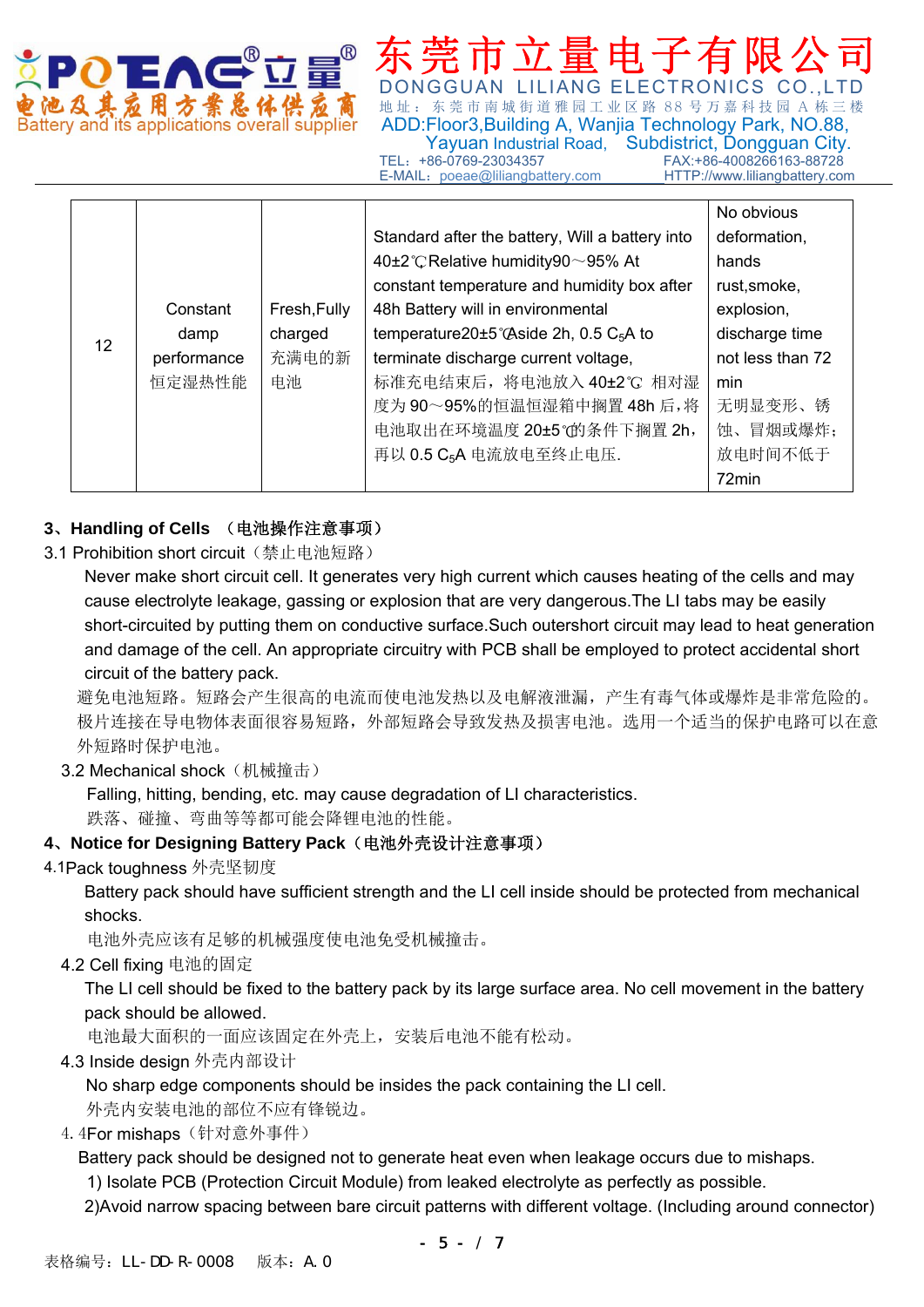

DONGGUAN LILIANG ELECTRONICS 地址:东莞市南城街道雅园工业区路 88 号万嘉科技园 A 栋三楼 ttery and its applications overall supplier ADD: Floor3, Building A, Wanjia Technology Park, NO.88, Yayuan Industrial Road, Subdistrict, Dongguan City.<br>FAX:+86-4008266163-88728 FAX:+86-4008266163-88728<br>HTTP://www.liliangbattery.com E-MAIL: poeae@liliangbattery.com

3)LI battery should not have liquid from electrolyte, but in case If leaked electrolyte touch bare circuit patterns, higher potential terminal material may dissolve and precipitate at the lower potential terminal, and may cause short circuit. The design of the PCB must have this covered.

发生意外时外壳设计应考虑即使在电池出现漏液时也不会发热。

- 1、尽量把保护电路与渗漏的电解液隔离开。
- 2、在不同的电压情况下避免出现小间距的裸露电路——包括插头周围。
- 3、电池不应该有来自电解液的液体,但是一但发生电解液渗漏触及裸露电路,高电势端接子材料可能会 溶解然后沉淀到低电势端接子,可能会造成短路。保护板的设计必须含有覆盖保护层。

### **5**、**Notice for Assembling Battery Pack**(电池装配注意事项)

Shocks, high temperature, or contacts of sharp edge components should not be allowed in battery pack assembling process.

在电池装配过程中不允许撞击、高温或接触尖锐部分。

## **6**、**Others**(其它)

6.1Prevention of short circuit within a battery pack (电池内部的短路预防)

Enough insulation layers between wiring and the cells shall be used to maintain extra safety protection. The battery pack shall be structured with no short circuit within the battery pack, which may cause generation of smoke or firing.

在电池和引线之间应该有足够的绝缘层用于安全保护。电池的包装构成应没有导致起烟起火的短路情况。

6.2.Prohibition of disassembly (禁止拆卸)

## 1)Never disassemble the cells

The disassembling may generate internal short circuit in the cell, which may cause gassing, firing, explosion, or other problems.

2)Electrolyte is harmful

LI battery should not have liquid from electrolyte flowing, but in case the electrolyte come into contact with the skin, or eyes, physicians shall flush the electrolyte immediately with fresh water and medical advice is to be sought.

### 1)不要拆卸电池。

拆卸电池会发生电池内部短路,会引起起火、爆炸、有害气体或者其它问题。

2)电解液是有害的

万一电解液沾到皮肤、进入眼睛,应立即用清水冲洗以及求助医生。

6.3Prohibition of dumping of cells into fire(不要把电池倾倒于火中)

Never incinerate nor dispose the cells in fire. These may cause explosion of the cells, which is very dangerous and is prohibited.

不要焚毁电池,否则会致电池爆炸,这个危险,必须禁止。

6.4Prohibition of cells immersion into liquid such as water(禁止浸泡电池)

The cells shall never be soaked with liquids such as water, seawater,drinks such as soft drinks, juices, coffee or others.

请不要把电池浸泡在液体当中,像清水、海水,及非酒精饮料、果汁、咖啡或者其它的饮料。

## 6.5Battery cells replacement (更换电池)

The battery replacement shall be done only by either cells supplier or device supplier and never be done by the user.

更换电池应由电池生产商或设备供应商完成,用户不要自行更换。